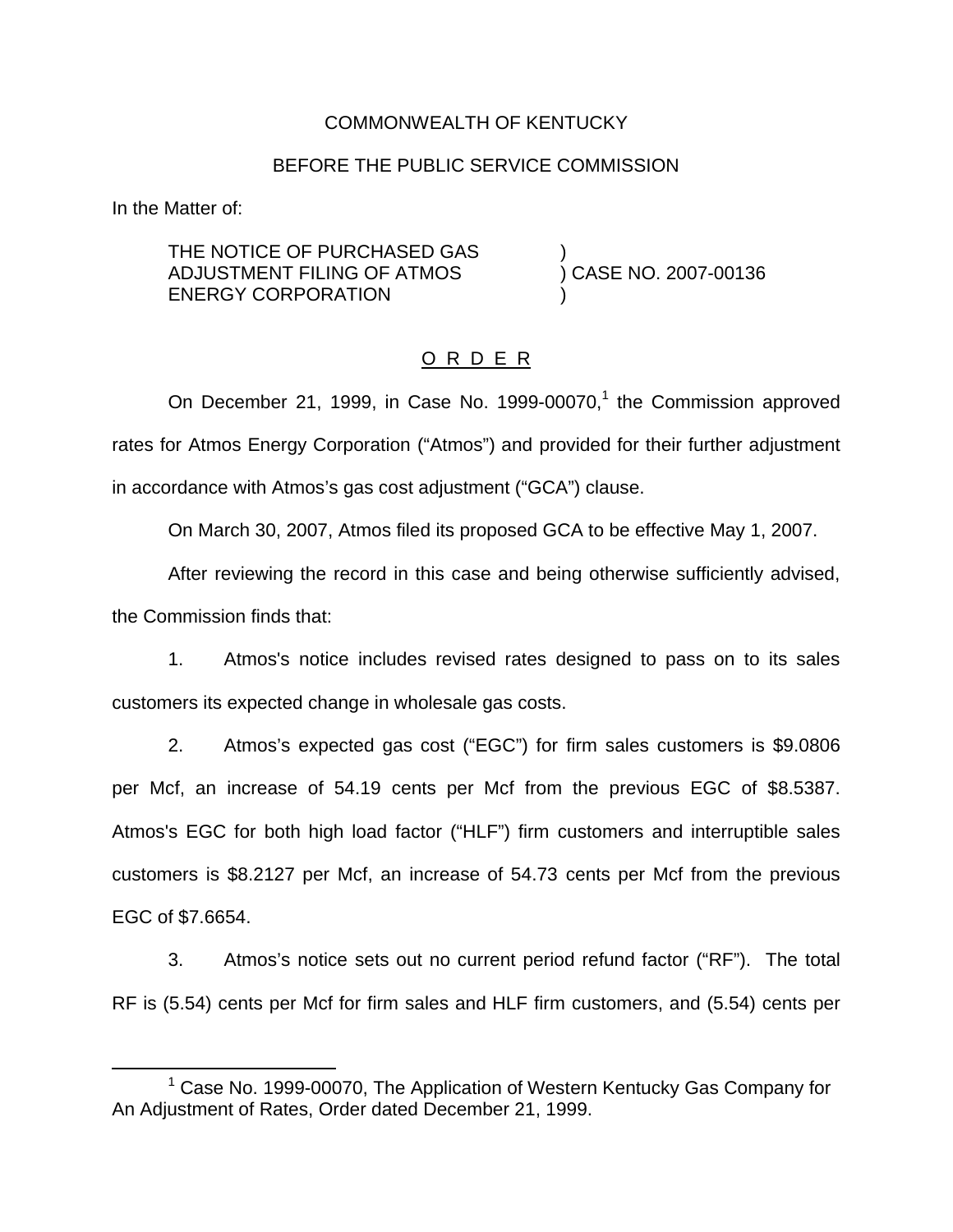Mcf for interruptible sales customers, and represents no change from the prior refund adjustment. Atmos's notice sets out no refund adjustment for T-2 firm transportation customers or for T-2 interruptible transportation customers.

4. Atmos's notice sets out a correction factor ("CF") of 49.77 cents per Mcf, which is an increase of 44.26 cents per Mcf from the previous CF.

5. Atmos's notice sets out a Performance Based Rate Recovery Factor ("PBRF") of 5.01 cents per Mcf, which is effective from February 1, 2007 until February 1, 2008.

6. Atmos's GCA's are \$9.5730 per Mcf for firm sales customers and \$8.7051 per Mcf for HLF firm customers and for interruptible sales customers. The impact on firm sales customers is an increase of 98.45 cents per Mcf from the previous GCA of \$8.5885. The impact on HLF firm customers is an increase of 98.99 cents per Mcf from the previous GCA of \$7.7152, and the impact on interruptible sales customers is an increase of 98.99 cents per Mcf from the previous GCA of \$7.7152.

7. The rates in the Appendix, attached hereto and incorporated herein, are fair, just and reasonable, and should be approved for final meter readings by Atmos on and after May 1, 2007.

IT IS THEREFORE ORDERED that:

1. The rates in the Appendix to this Order are approved for final meter readings on and after May 1, 2007.

2. Within 20 days of the date of this Order, Atmos shall file with the Commission its revised tariffs setting out the rates authorized herein.

-2- Case No. 2007-00136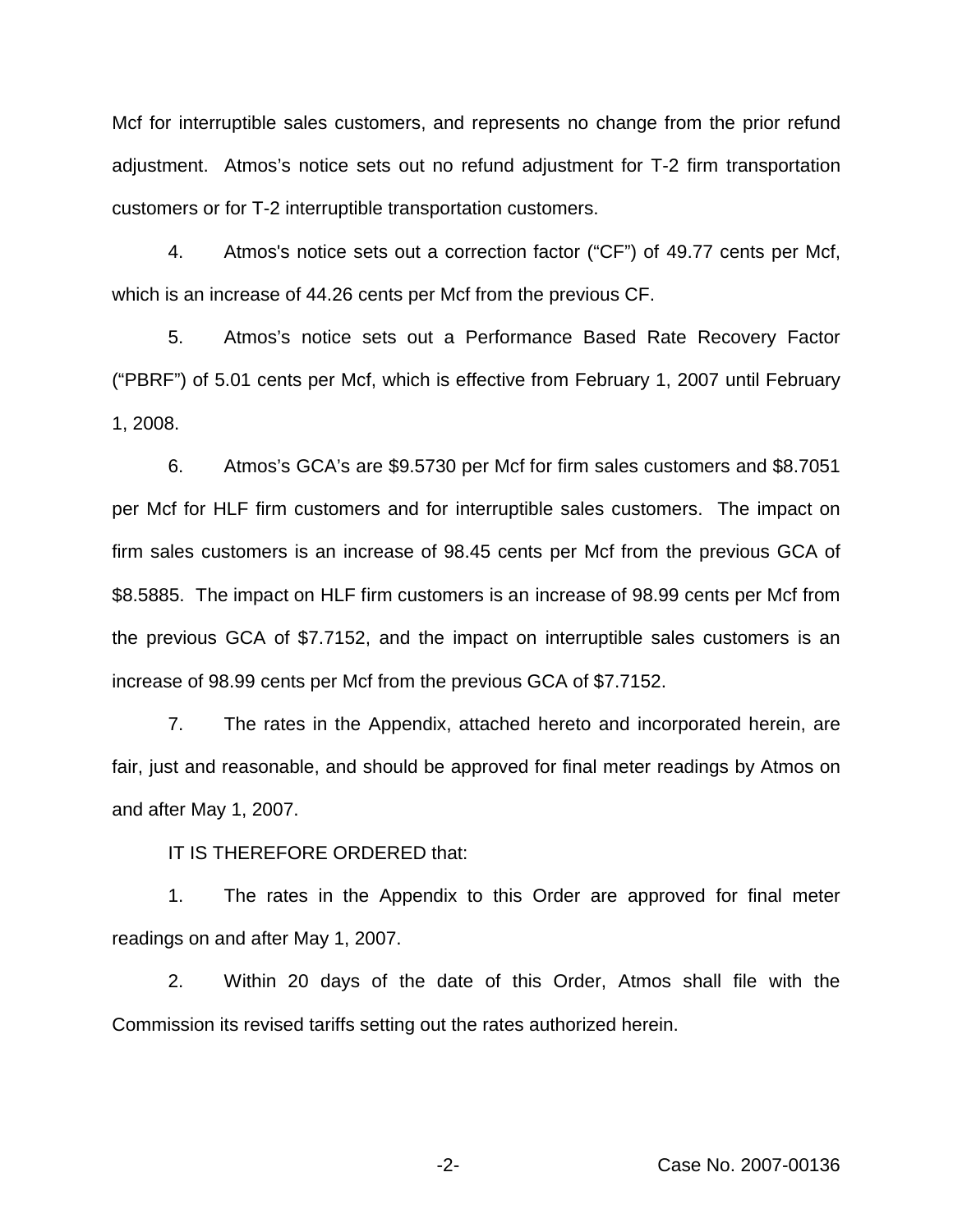Done at Frankfort, Kentucky, this 27<sup>th</sup> day of April, 2007.

By the Commission

ATTEST:

**Executive Director**